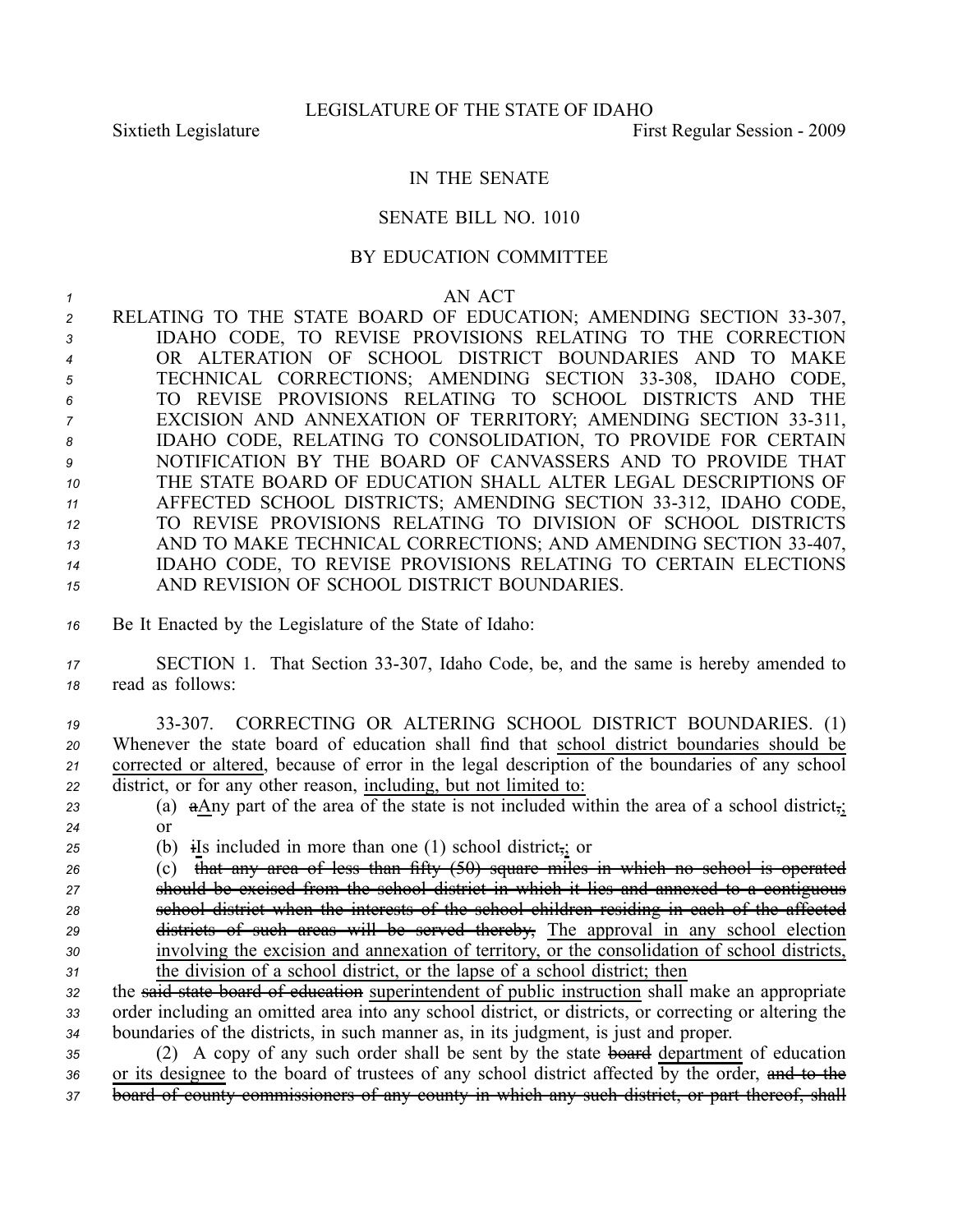*1* lie which shall notify the state tax commission and the county assessor and county recorder in 2 accordance with the provisions of section 63-215, Idaho Code.

 (3) Within thirty (30) days of receipt of the order, the board of county commissioners state tax commission and the county assessor shall correct the legal description of the school <sup>5</sup> district or districts, as the same may appear in its their respective records<del>, and immediately</del> thereafter shall notify the state board of education that the county records have been corrected in accordance with the order of the said state board of education. The state tax commission 8 shall also be notified in accordance with the provisions of section 63-215, Idaho Code. The proposal shall become effective at the same time state tax commission shall notify the board of trustees of the affected school district and the state board department of education and the state tax commission have been notified by the county commissioners that the county records have been corrected as ordered and upon such notification, provided that in the case of either the consolidation or division of <sup>a</sup> school district, the proposal shall become effective the first day of July next following the date of the order. (4) The state board of education may promulgate rules to govern the procedures for

*<sup>16</sup>* correcting or altering school district boundaries, and may designate the superintendent of public *<sup>17</sup>* instruction to implement these procedures.

18 SECTION 2. That Section 33-308, Idaho Code, be, and the same is hereby amended to *<sup>19</sup>* read as follows:

 33308. EXCISION AND ANNEXATION OF TERRITORY. (1) A board of trustees of 21 any school district including a specially chartered school district, or one-fourth (1/4) or more of the school district electors, residing in an area of not less than one (1) square mile and not more than fifty (50) square miles within which there is no schoolhouse or facility necessary for the operation of <sup>a</sup> school district, may petition in writing proposing the annexation of the area to another and contiguous school district.

 (2) Such petition shall be in duplicate, one (1) copy of which shall be presented to the board of trustees of the district from which the area is proposed to be excised, and the other to the board of trustees of the district to which the area is proposed to be annexed. The petition shall contain:

- *<sup>30</sup>* (a) The names and addresses of the petitioners;
- *<sup>31</sup>* (b) A legal description of the area proposed to be excised from one district and annexed *<sup>32</sup>* to another contiguous district;

*<sup>33</sup>* (c) Maps showing the boundaries of the districts as they presently appear and as they *<sup>34</sup>* would appear should the excision and annexation be approved;

- *<sup>35</sup>* (d) The names of the school districts from and to which the area is proposed to be *<sup>36</sup>* excised, and annexed;
- 
- *<sup>37</sup>* (e) A description of reasons for which the petition is being submitted; and
- 

*<sup>38</sup>* (f) An estimate of the number of children residing in the area described in the petition.

*<sup>39</sup>* (3) The board of trustees of each school district, no later than ten (10) days after its *<sup>40</sup>* first regular meeting held subsequent to receipt of the petition, shall transmit the petition, with *<sup>41</sup>* recommendations, to the state board department of education.

- *<sup>42</sup>* (4) The state board of education shall approve the proposal provided:
- *<sup>43</sup>* (a) The excision and annexation is in the best interests of the children residing in the area *<sup>44</sup>* described in the petition; and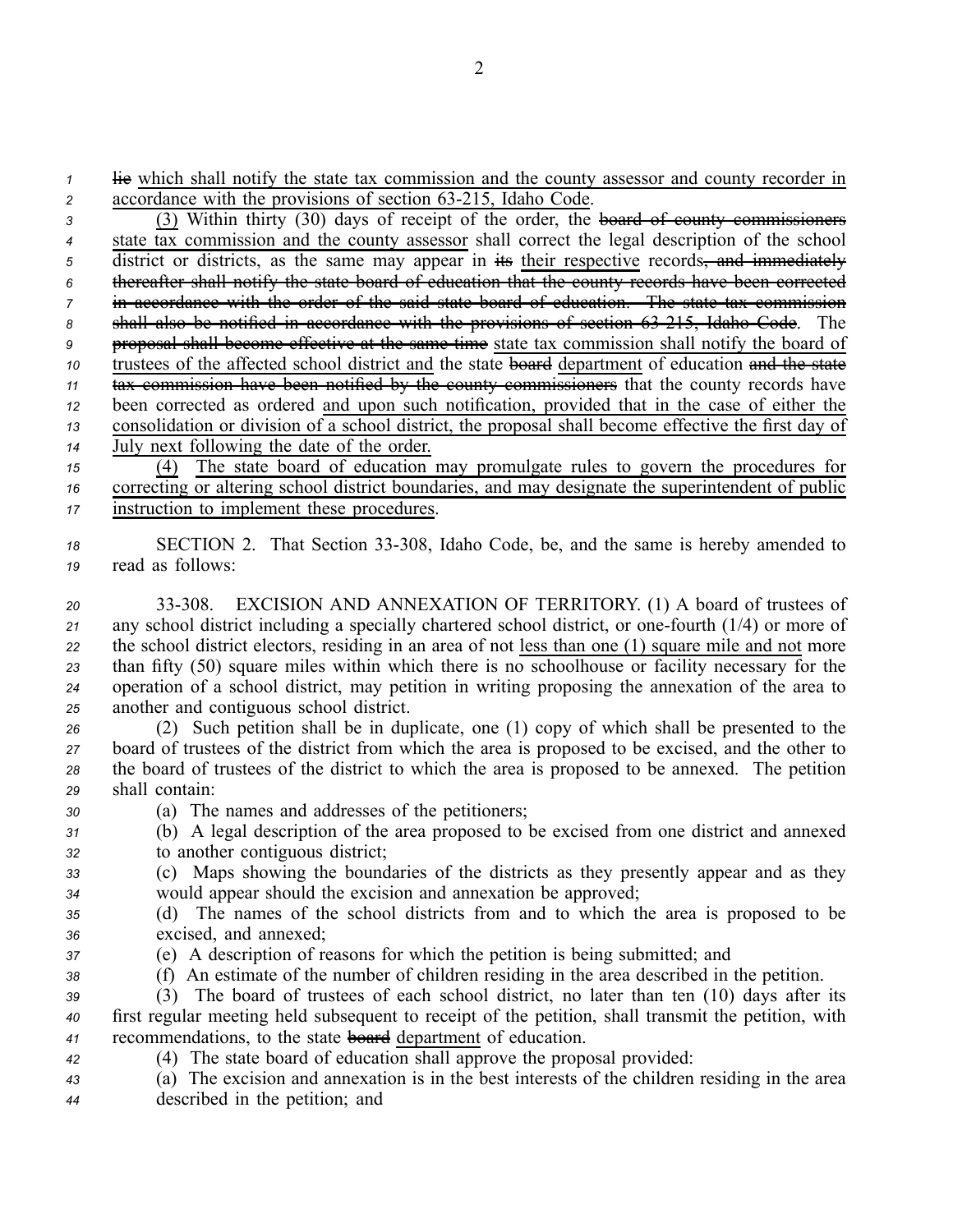*<sup>1</sup>* (b) The excision of the territory, as proposed, would not leave <sup>a</sup> school district with <sup>a</sup> *<sup>2</sup>* bonded debt in excess of the limit then prescribed by law.

*<sup>3</sup>* If either condition is not met, the state board shall disapprove the proposal. The approval or *<sup>4</sup>* disapproval shall be expressed in writing to the board of trustees of each school district named *<sup>5</sup>* in the petition.

 (5) If the state board of education shall approve the proposal, it shall be submitted to the school district electors residing in the area described in the petition, at an election held in the manner provided in chapter 4, title 33, Idaho Code. Such election shall be held within sixty (60) days after the state board approves the proposal.

*<sup>10</sup>* (6) At the election there shall be submitted to the electors having the qualifications of *<sup>11</sup>* electors in <sup>a</sup> school district bond election and residing in the area proposed to be annexed:

*<sup>12</sup>* (a) The question of whether the area described in the petition shall be excised from *<sup>13</sup>* school district no. ( ) and annexed to contiguous school district no. ( ); and

*<sup>14</sup>* (b) The question of assumption of the appropriate proportion of any bonded debt, and the *<sup>15</sup>* interest thereon, of the proposed annexing school district.

 (7) If <sup>a</sup> majority of the school district electors in the area described in the petition, voting in the election, shall vote in favor of the proposal to excise and annex the said area, and if in the area the electors voting on the question of the assumption of bonded debt and interest have approved such assumption by the proportion of votes cast as is required by section 3, article VIII, of the constitution of the state of Idaho, the proposal shall carry and be approved. Otherwise, it shall fail.

 (8) If the proposal shall be approved by the electors in the manner prescribed, the board of canvassers shall thereupon promptly notify the state department of education and the 24 affected school districts of such results. Tthe state board of education superintendent of public instruction shall make an appropriate order for the boundaries of the affected school districts 26 to be altered;, and the legal descriptions of the school districts shall be everve the altered, as prescribed in section  $33-307(2)$ , Idaho Code.

28 SECTION 3. That Section 33-311, Idaho Code, be, and the same is hereby amended to *<sup>29</sup>* read as follows:

 33311. PLAN OF CONSOLIDATION SUBMITTED TO ELECTORS. The state board of education may approve or disapprove any plan proposing consolidation, and if it approves the same it the department of education shall give notice thereof to the board of trustees of each school district proposing to consolidate and to the board of county commissioners in each county in which the proposed consolidated district would lie. Notice to the board of county commissioners shall include the legal description of the boundaries of the proposed consolidated district and <sup>a</sup> brief statement of the approved proposal, and shall be accompanied by <sup>a</sup> map of the proposed consolidated district.

 Not more than ten (10) days after receiving the notice from the state board department of education, each board of county commissioners receiving such notice shall enter the order calling for an election on the question of approving or disapproving, and shall cause notice of such election to be posted and published. The notice shall be posted and published, the election shall be held and conducted and its results canvassed, in the manner and form of sections 33401 through 33406, Idaho Code.

*<sup>44</sup>* If the qualified school electors of any one (1) district proposing to consolidate, and voting *<sup>45</sup>* in the election, shall constitute <sup>a</sup> majority of all such electors voting in the entire area of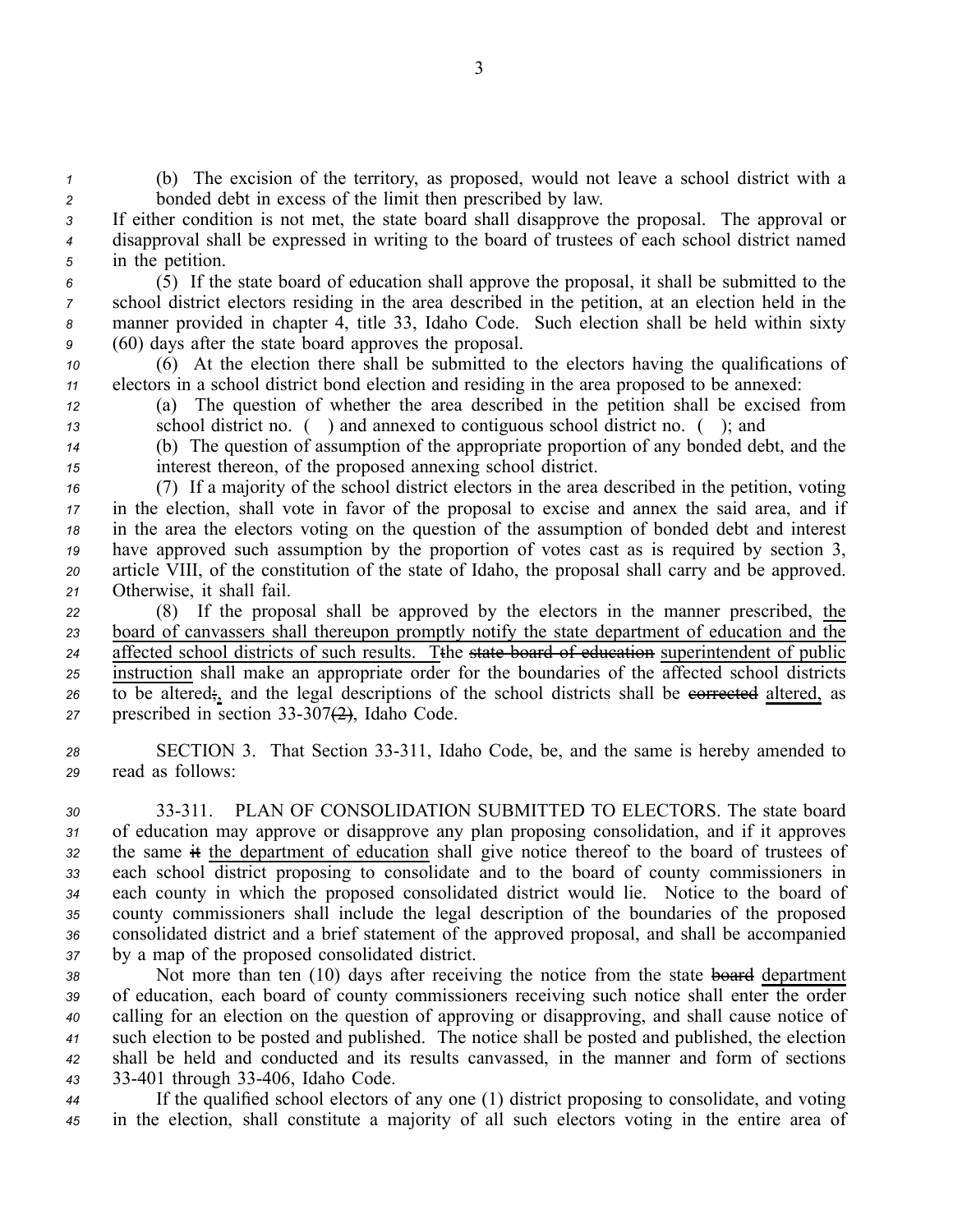the proposed consolidated district, the proposed consolidation shall not be approved unless <sup>a</sup> majority of such electors in such district, voting in the election, and <sup>a</sup> majority of such electors in each of the remaining districts, voting in the election, shall approve the proposed consolidation.

 If the qualified school electors in no one (1) of the districts proposing to consolidate, and voting in the election, constitute <sup>a</sup> majority of all such electors voting in the entire area of the proposed consolidated district, the proposed consolidation shall not be approved unless <sup>a</sup> majority of all such electors in each district, voting in the election, shall approve the proposed consolidation.

 In any plan of consolidation the existing bonded debt of any district or districts proposing to consolidate, shall not become the obligation of the proposed consolidated school district. The debt or debts shall remain an obligation of the property within the districts proposing the consolidation. Upon voter approval of the proposed consolidation, the districts proposing to consolidate shall become subdistricts of the new district as if they had been created under the provisions of section 33351, Idaho Code. The subdistricts shall be called bond redemption subdistricts. The powers and duties of such bond redemption subdistricts shall not include authority to incur new indebtedness within the subdistricts.

 When <sup>a</sup> consolidation is approved, as hereinabove prescribed, <sup>a</sup> new school district is thereby created, and the board of county commissioners of any county in which the **consolidated district lies**. The board of canvassers shall promptly thereupon notify the state department of education and the affected school districts of such result. The superintendent 22 of public instruction shall enter its order showing the creation of the district and a legal description of its boundaries, and the legal descriptions of the affected school districts shall be 24 altered, as prescribed in section 33-307, Idaho Code.

*<sup>25</sup>* SECTION 4. That Section 33312, Idaho Code, be, and the same is hereby amended to *<sup>26</sup>* read as follows:

 33312. DIVISION OF SCHOOL DISTRICT. A school district may be divided so as to form not more than two (2) districts each of which must have continuous boundaries, in the manner hereinafter provided, excep<sup>t</sup> that any district which operates and maintains <sup>a</sup> secondary school or schools shall not be divided unless the two (2) districts created out of the division shall each operate and maintain <sup>a</sup> secondary school or schools immediately following such division.

 A proposal to divide <sup>a</sup> school district may be initiated by its board of trustees and submitted to the state board department of education. Such proposal shall contain all of the information required in <sup>a</sup> proposal to consolidate school districts as may be relevant to <sup>a</sup> proposal to divide <sup>a</sup> school district. It shall also show the manner in which it is proposed to divide or apportion the property and liabilities of the district, the names and numbers of the proposed new districts, and legal description of the proposed trustee zones.

 Before submitting any proposal to divide <sup>a</sup> school district, the board of trustees shall hold <sup>a</sup> hearing or hearings on the proposal within the district. Notice of such hearing or hearings shall be posted by the clerk of the board of trustees in not less than three (3) public places within the district, one (1) of which places shall be at or near the main door of the administrative offices of the school district, for not less than ten (10) days before the date of such hearing or hearings.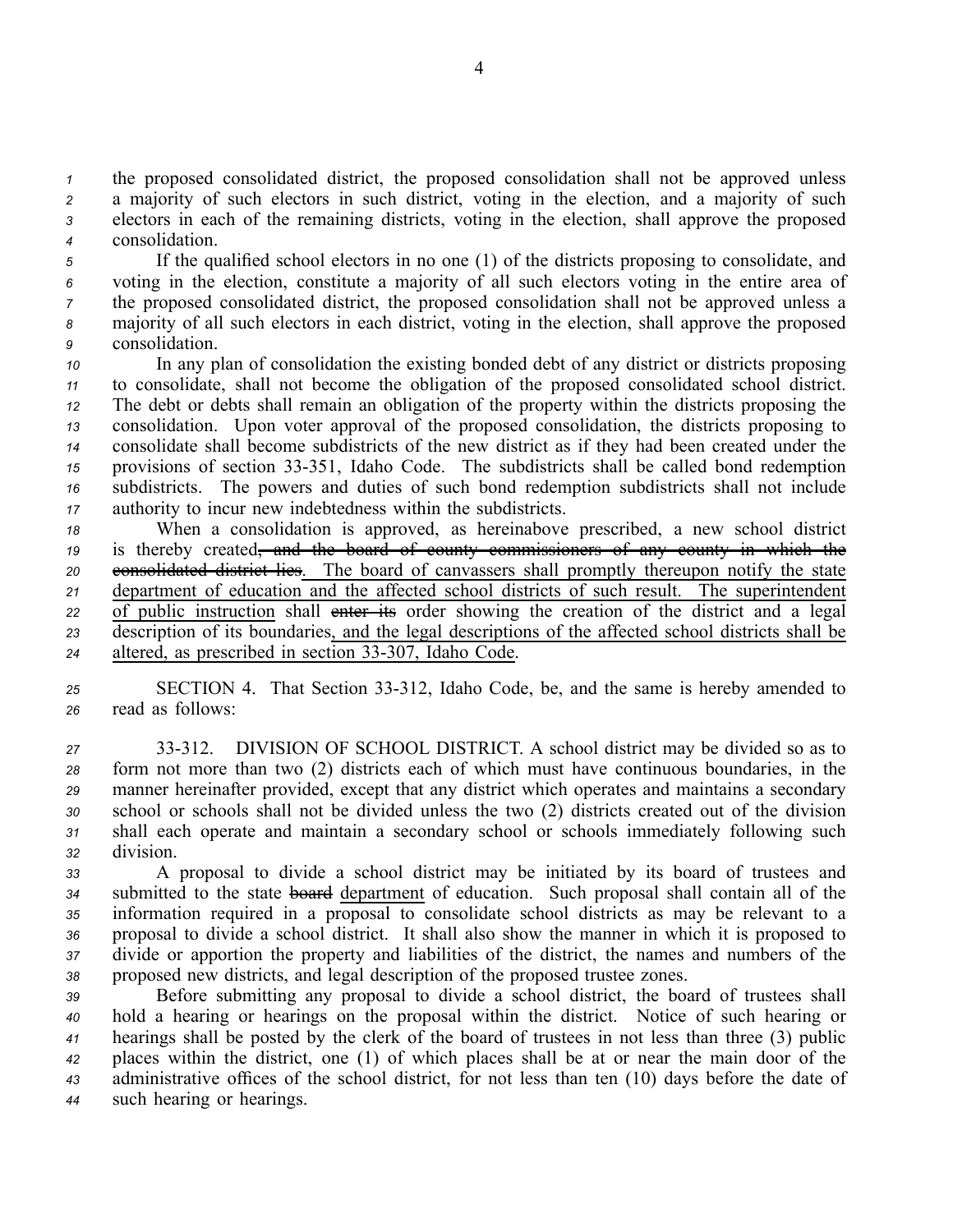The state board of education may approve or disapprove any such proposal submitted to it, and the department of education shall give notice thereof in the manner of <sup>a</sup> proposal to consolidate school districts; except, that the state board of education shall not approve any proposal which would result in <sup>a</sup> district to be created by the division having or assuming <sup>a</sup> bonded debt in an amount exceeding the limitations imposed by law, or which would leave the area of any city or village in more than one (1) school district.

 If the state board of education shall approve the proposal to divide the district, notice of the election shall be published, the election shall be held and conducted, and the ballots shall be canvassed, according to the provisions of sections 33401– through 33406, Idaho Code. The division shall be approved only if <sup>a</sup> majority of all votes cast at said special election by the school district electors residing within the entire existing school district and voting in the election are in favor of the division of such district, and <sup>a</sup> majority of all votes cast at said special election by the qualified voters within that portion of the proposed new district having <sup>a</sup> minority of the number of qualified voters, such portion to be determined by the number of votes cast in each area which is <sup>a</sup> contemplated new district, are in favor of the division of the district, and upon such approval two (2) new school districts shall be thereby created. The organization and division of all school districts which have divided since June 30, 1963, are hereby validated.

19 If the division be approved, as herein provided, the board of canvassers shall thereupon notify the state board of education and the trustees of the district which has been divided. The state board shall give notice to the board of county commissioners of any county in which the newly created districts may lie two (2) new school districts are thereby created. The board of canvassers shall thereupon promptly notify the state department of education and the affected school districts of such result. The superintendent of public instruction shall make an appropriate order showing the creation of the districts and <sup>a</sup> legal description of the boundaries, and the legal descriptions of the affected school districts shall be altered, as prescribed in 27 section 33-307, Idaho Code.

*<sup>28</sup>* SECTION 5. That Section 33407, Idaho Code, be, and the same is hereby amended to *<sup>29</sup>* read as follows:

 33407. RETURN AND CANVASS OF ELECTIONS. In any school election involving the excision and annexation of territory, or the consolidation of school districts, or the division of <sup>a</sup> school district, the board of county commissioners of the county in which the election is held, or, in the case of <sup>a</sup> joint school district, the board of county commissioners of the home county of the school district, shall constitute the board of canvassers. In all other school elections, the board of trustees of each school district shall act as the board of canvassers.

 Following the close of the polls at the time stated in the notice of election, each board of election shall open the ballot boxes and compute the results in public view. Any ballot or par<sup>t</sup> of <sup>a</sup> ballot from which it is impossible to determine the elector's choice shall be void and shall not be counted. In the event of <sup>a</sup> bond election or any other election requiring more than <sup>a</sup> simple majority conducted by <sup>a</sup> school district, any qualified elector casting such ballot or par<sup>t</sup> of <sup>a</sup> ballot shall be deemed not to have voted at or participated in such bond election and the ballot or par<sup>t</sup> of <sup>a</sup> ballot shall not be counted in determining the number of qualified electors voting at or participating in such elections. Within not more than three (3) days thereafter each board of election shall make return to the chairman of the board of canvassers. Said return